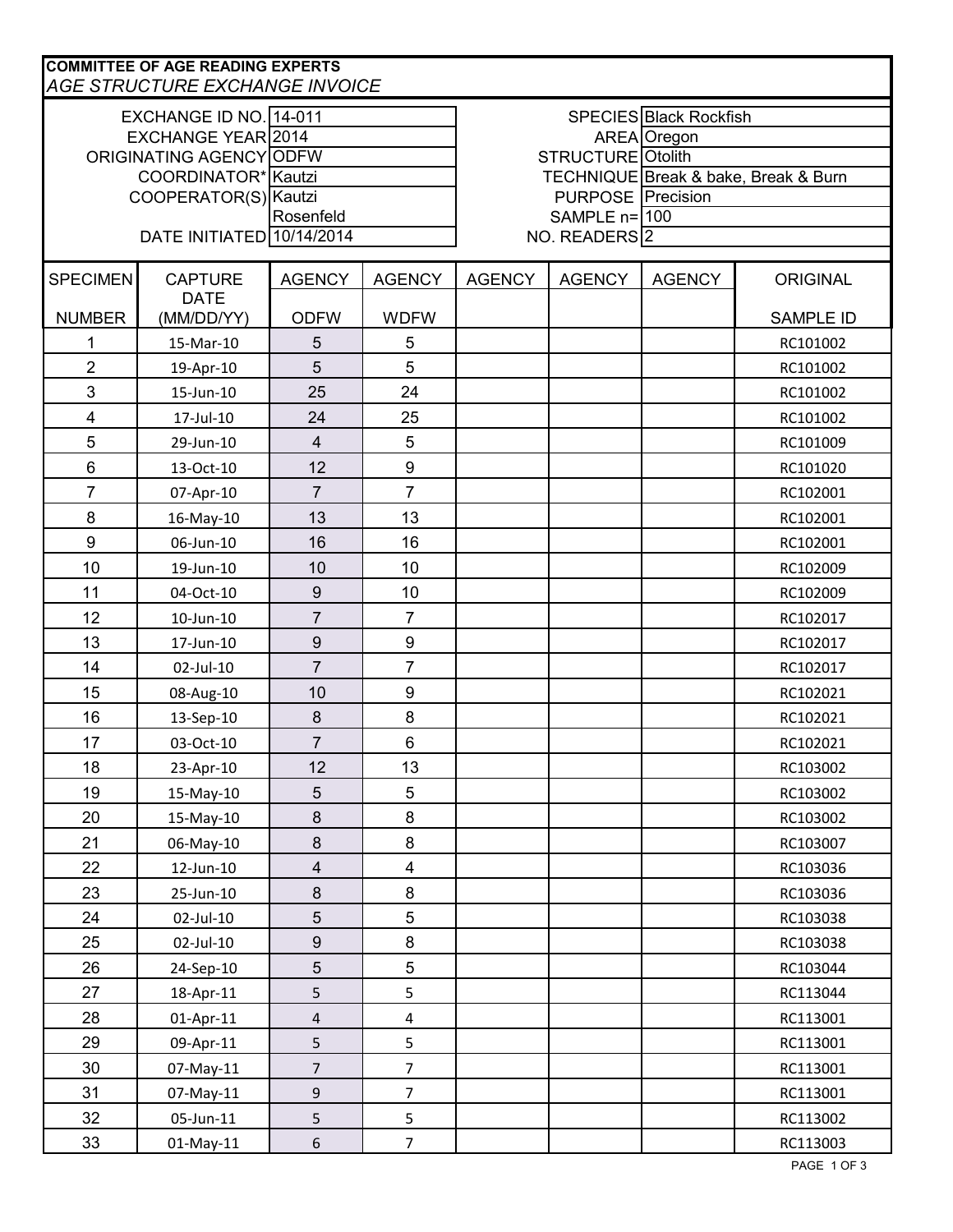| 34 | 27-Aug-11       | 5                | 6                       |  | RC113055       |
|----|-----------------|------------------|-------------------------|--|----------------|
| 35 | 25-Jun-11       | 14               | 14                      |  | RC111005       |
| 36 | 09-Oct-11       | $\boldsymbol{6}$ | $\overline{7}$          |  | RC111025       |
| 37 | 06-Jun-11       | $\overline{7}$   | $\,8\,$                 |  | RC111010       |
| 38 | 06-Jun-11       | $\sqrt{6}$       | 6                       |  | RC111010       |
| 39 | 02-Jul-11       | 17               | 19                      |  | RC111010       |
| 40 | 23-Jul-11       | $\,8\,$          | 8                       |  | RC111010       |
| 41 | 10-Sep-11       | $\overline{5}$   | $\boldsymbol{6}$        |  | RC111019       |
| 42 | $01$ -May-11    | 22               | 24                      |  | RC113024       |
| 43 | 17-Jul-11       | 10               | 10                      |  | RC113024       |
| 44 | 24-Jul-11       | 16               | 16                      |  | RC113024       |
| 45 | 24-Jul-11       | 20               | 21                      |  | RC113024       |
| 46 | 24-Jul-11       | 13               | 13                      |  | RC113024       |
| 47 | 20-Aug-11       | $10\,$           | 11                      |  | RC113024       |
| 48 | 07-Mar-11       | $\boldsymbol{9}$ | $\boldsymbol{7}$        |  | RC112001       |
| 49 | 07-May-11       | $\overline{7}$   | $\boldsymbol{6}$        |  | RC112001       |
| 50 | 03-Jun-11       | $\boldsymbol{9}$ | $\,8\,$                 |  | RC112001       |
| 51 | $10$ -Jun- $11$ | 14               | 11                      |  | RC112017       |
| 52 | 08-Aug-11       | $\overline{3}$   | 5                       |  | RC112017       |
| 53 | 5/2/2011        | 27               | 30                      |  | OR110128       |
| 54 | 5/6/2011        | $5\phantom{.}$   | 12                      |  | OR110129       |
| 55 | 6/9/2011        | 14               | 15                      |  | OR110132       |
| 56 | 6/9/2011        | $\overline{7}$   | $\bf 8$                 |  | OR110132       |
| 57 | 9/15/2011       | 15               |                         |  | OR110586       |
| 58 | 12/7/2011       | $\boldsymbol{9}$ | 11                      |  | OR110587       |
| 59 | 12/7/2011       | $\overline{5}$   | 5                       |  | OR110587       |
| 60 | 12/7/2011       | 10               | 11                      |  | OR110587       |
| 61 | 4/17/2011       | $\overline{5}$   | 5                       |  | OR110848       |
| 62 | 4/22/2011       | $\bf 8$          | 9                       |  | OR110863       |
| 63 | 5/1/2011        | $\overline{7}$   | 6                       |  | OR110867       |
| 64 | 6/12/2011       | $\bf 8$          | $\overline{7}$          |  | OR110916       |
| 65 | 10/20/2011      | $\boldsymbol{8}$ | 9                       |  | OR111178       |
| 66 | 10/20/2011      | $\mathbf{3}$     | $\overline{\mathbf{4}}$ |  | OR111178       |
| 67 | 10/20/2011      | $\overline{7}$   | $\overline{7}$          |  | OR111178       |
| 68 | 4/27/2011       | $6\phantom{1}$   | 6                       |  | OR112275       |
| 69 | 4/27/2011       | 25               | 19                      |  | OR112276       |
| 70 | 7/18/2011       | 12               | 10                      |  | OR112875       |
| 71 | 8/3/2011        | 12               | 14                      |  | OR112940       |
| 72 | 10/17/2011      | $6\,$            | 6                       |  | OR113002       |
| 73 | 3/7/2011        | 5                | 5                       |  | OR113335       |
| 74 | 4/12/2011       | 18               | 17                      |  | OR113432       |
| 75 | 9/6/2011        | 13               | 14                      |  | OR114211       |
| 76 | 9/20/2011       | 11               | 14                      |  | OR114260       |
| 77 | 9/20/2011       | $\mathbf{3}$     | 3                       |  | OR114268       |
| 78 | 5/7/2012        | $\overline{7}$   | $\overline{7}$          |  | OPPAIGE1726OF3 |